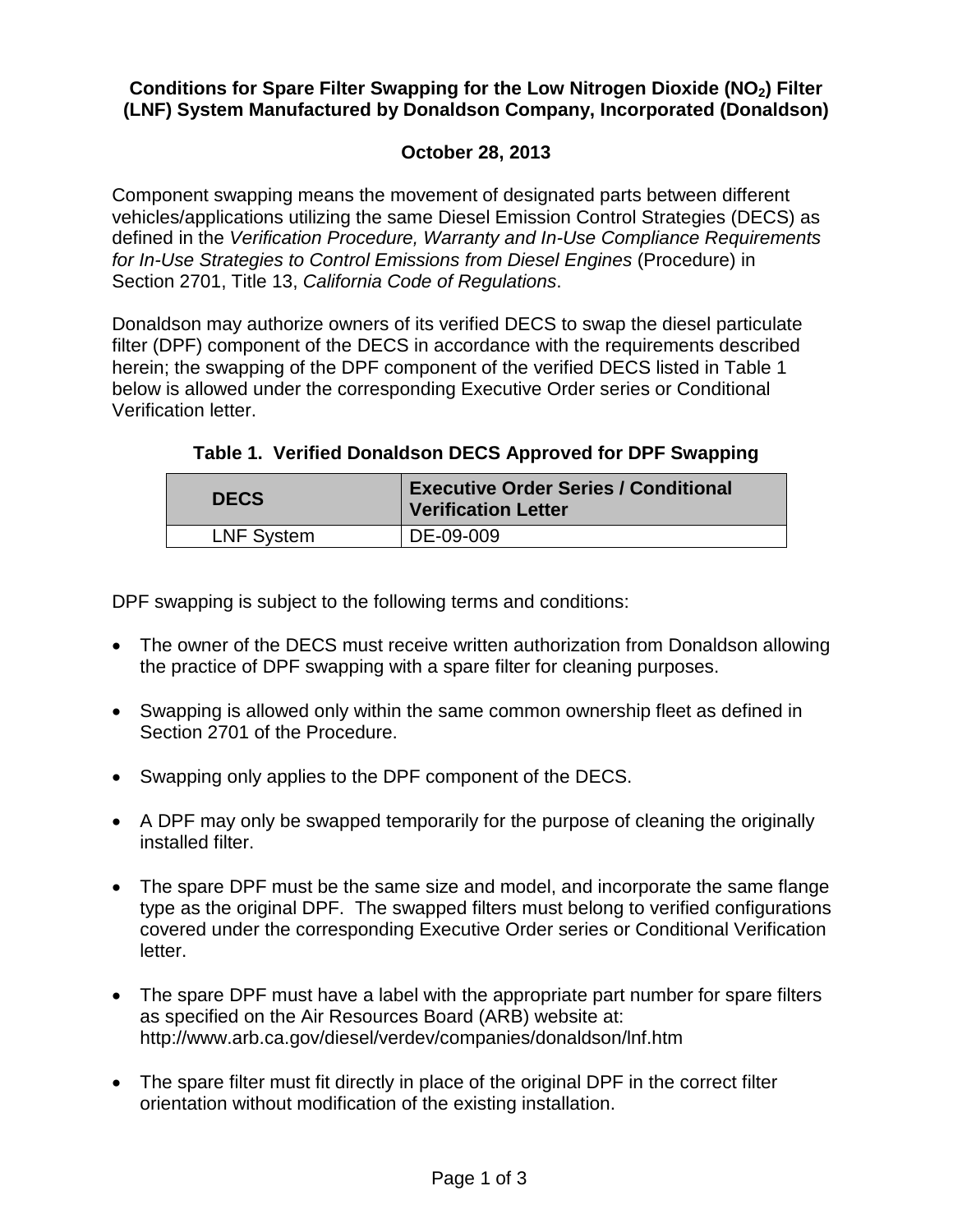- The original filter must be promptly re-installed on the vehicle upon completion of the cleaning process.
- The spare DPF must be properly maintained as specified in the Donaldson Installation and Operation Manual.
- The end user and installer must verify that the vehicle meets the terms of the original verification.
- The vehicle or engine whose DPF has been removed must remain in compliance with the terms and conditions of the applicable Executive Order series or Conditional Verification letter and have all DECS components present and functional.
- The spare DPF must be installed by the procedure described in the corresponding DECS installation manual or other manual designated for swapping procedures.
- Donaldson must provide detailed written instructions to the authorized owner in the owner's manual, installation manual, or other manual regarding how to swap and install spare filter. Donaldson may not include any prohibitions or limitations to the required warranty (Sections 2706(i)(3) and 2707 of the Procedure), nor can the instructions direct the owner of the DECS to conduct any activity which violates the terms of the governing Executive Order series or Conditional Verification letter or any other applicable regulation.
	- o Within ten days of a written request from ARB, Donaldson must provide an exact copy of these instructions in their entirety.
- Donaldson must provide written instructions for assessing if the DECS and spare DPF still meet the verified emissions reductions and instructions for device movement to prevent installation of the DPF on an inappropriate vehicle.
- Prior to installation of either the spare DPF or original DPF, the exhaust system must be inspected for the presence of lubricating oil, fuel, and other engine related fluids.
- Donaldson must honor the original product warranty and warranty period.
- The DPF cannot be swapped among DECS in different verification categories (for example, the DPF of a DECS that is only verified for off-road vehicles cannot be installed into a DECS that is on an on-road vehicle).
- If the installer of the swapped DPF is not the same as the installer who performed the original installation of the DECS, the new installer must assume the installation warranty responsibilities for the swapped DPF as defined in Section 2707 for the remainder of the original warranty period or until another installer installs the spare or original DPF. If the original installation warranty has expired or has less than 1 year remaining, the installer must issue a new warranty to guard against potential installation defects. The new installation warranty must meet the requirements of Section 2707 except that the minimum period is reduced to 1 year from the date of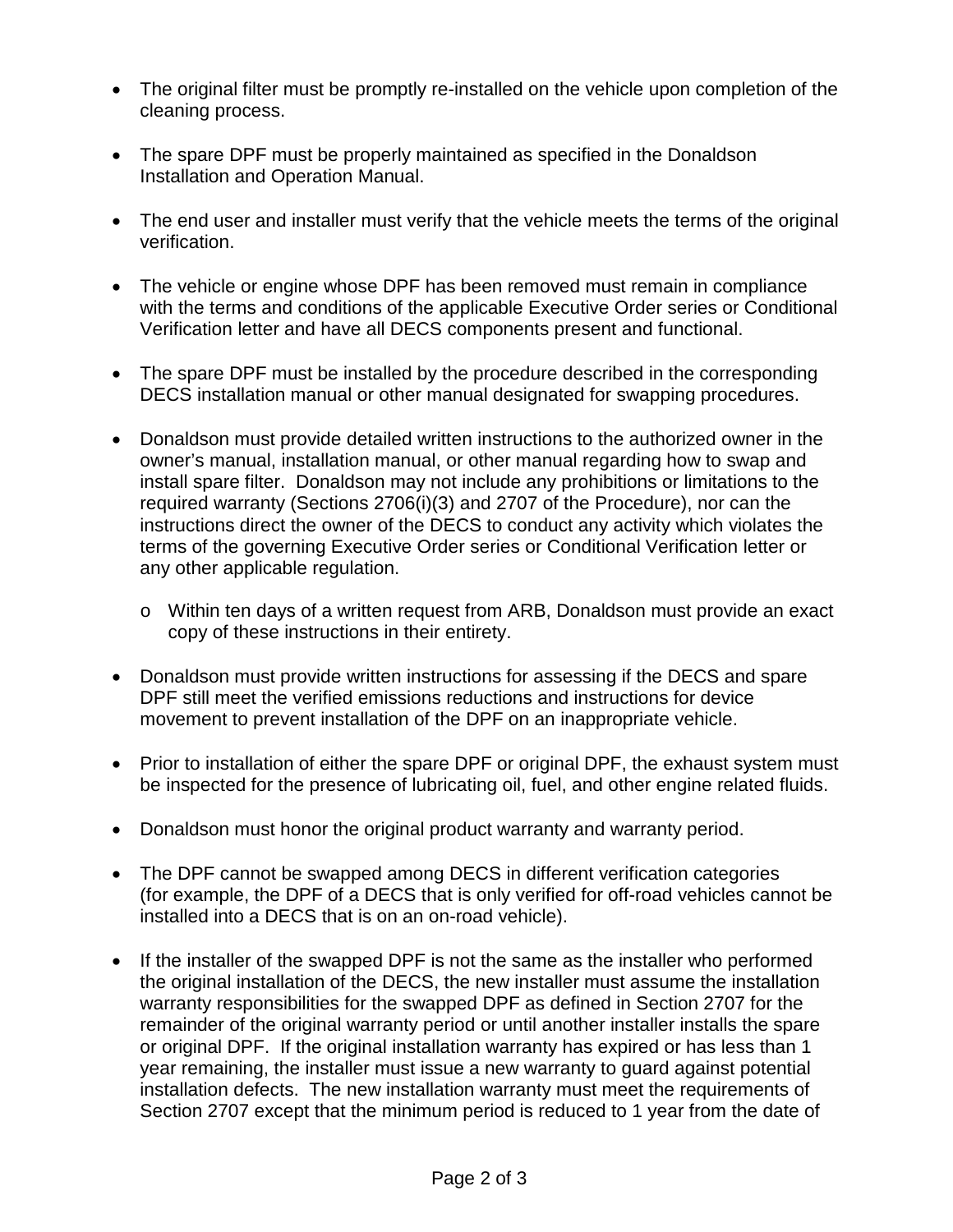installation. Any transfer of a DECS or component by an installer that does not offer this installation warranty is not considered a valid installation.

- Donaldson must maintain accurate records of the vehicles and systems subject to the swapping policy. For every swapped DPF, these records must include: DECS serial number, DPF part number, DPF serial number, name of the end-user, engine serial number, vehicle mileage or hours, and date of removal or installation. Donaldson must provide these records to ARB within 30 days of receiving a written request from ARB.
- No party shall advertise, sell, lease, or offer for sale or lease a used, verified DECS or component.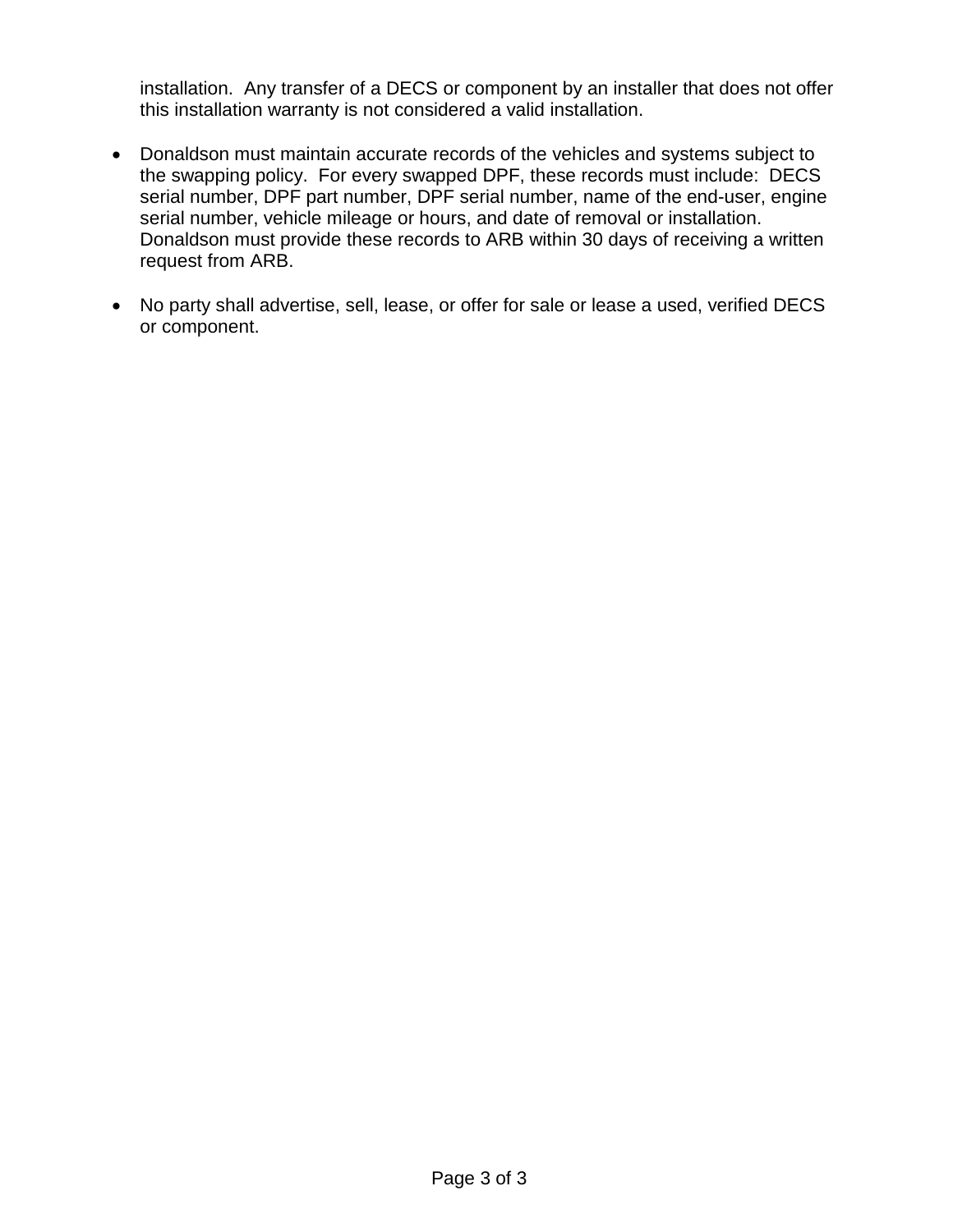## Conditions for Re-Designation of the Low Nitrogen Dioxide (NO<sub>2</sub>) Filter (LNF) **System Manufactured by Donaldson Company, Incorporated (Donaldson)**

## **October 28, 2013**

Re-designation means the movement of a used, verified Emission Control Strategies (DECS) from an appropriate engine/application (donor) to another engine/application (recipient), within the same common ownership fleet, that meets the terms and conditions of the DECS Executive Order or Conditional Verification letter as defined in the *Verification Procedure, Warranty, and In-Use Compliance Requirements for In-Use Strategies to Control Emissions from Diesel Engines* (Procedure) in Section 2701, Title 13, *California Code of Regulations*.

Donaldson may authorize owners of its verified DECS to re-designate their DECS in accordance with the requirements described herein and in the Procedure. Re-designation of a verified DECS listed in Table 1 below is allowed under the corresponding Executive Order series or Conditional Verification letter.

**Table 1. Verified Donaldson DECS Approved for Re-Designation**

| <b>DECS</b>       | <b>Executive Order Series / Conditional</b><br><b>Verification Letter</b> |
|-------------------|---------------------------------------------------------------------------|
| <b>LNF System</b> | DE-09-009                                                                 |

Re-designation is subject to the following terms and conditions:

- The owner of the DECS must receive written authorization from Donaldson for the re-designation to occur.
- The re-designation must be performed by Donaldson or its authorized distributor.
- The system must not be more than ten years old, based on the date of manufacture. Re-designation of a DECS of unknown age is prohibited.
- Re-designation must occur within the same common ownership fleet, as defined in Section 2701 of the Procedure.
- The end user and installer must verify that the recipient vehicle meets the terms and conditions of the governing Executive Order series or Conditional Verification letter. The installer must ensure that the recipient engine meets Donaldson's preinstallation compatibility criteria as required by Section 2706(t)(1) of the Procedure. If a LNF system verified under a previous EO is selected for re-designation to an engine or application that has been excluded under the current EO, the redesignation must not be performed.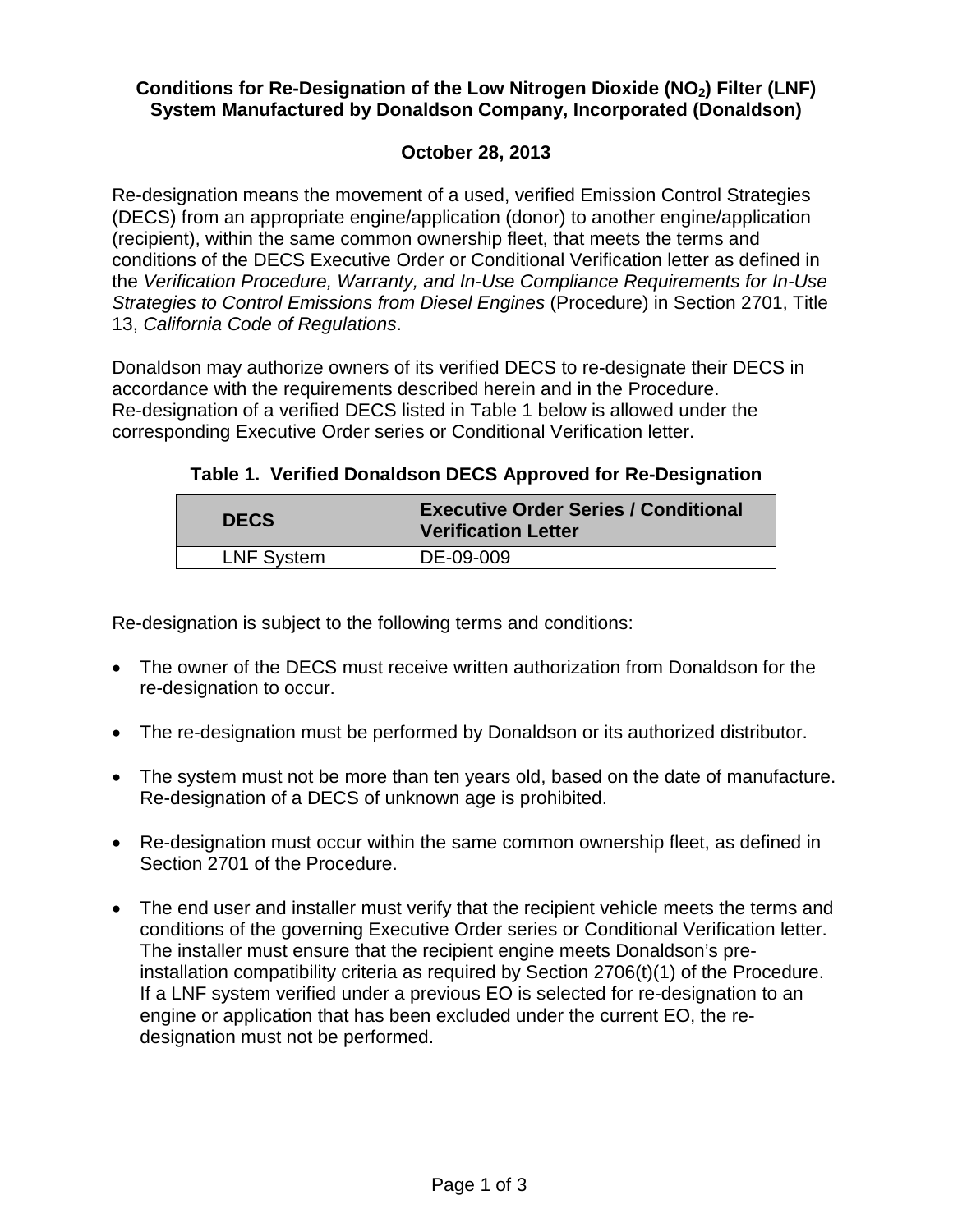- A DECS installed on a vehicle that is repowered may remain installed provided:
	- o The replacement engine meets all the terms and conditions of the governing Executive Order or Conditional Verification letter,
	- o The DECS is not more than ten years old (based on the date of manufacture), and,
	- o The appropriate DECS engine label as shown on the Air Resources Board (ARB) website at: http://www.arb.ca.gov/diesel/verdev/companies/donaldson/lnf.htm is affixed to the replacement engine in a visible location.
- Donaldson must provide detailed written instructions in the Owner's Installation and Operation Manual regarding appropriate re-designation practices. Donaldson may not include any prohibitions or limitations to the required warranty (Sections 2706(i)(3)(F) and 2707), nor can the instructions direct the owner of the DECS to conduct any activity which violates the terms of the governing Executive Order series or Conditional Verification letter or any other applicable regulation.
	- o Within ten days of a written request from ARB, Donaldson must provide an exact copy of these instructions in their entirety.
- Re-designation applies to the entire system, not the component parts, except that Donaldson requires with each approved re-designated DECS installation the end user must either upgrade to a new Emissions Device Monitor (EDM) kit, or re-flash the existing EDM.
- The re-designated DECS must belong to a verified configuration covered under the governing Executive Order.
- The re-designated system must remain in compliance with the terms and conditions of the applicable EO and have all DECS components present and functional.
- The DECS cannot be re-designated across verification categories (for example, a DECS that is only verified for off-road vehicles cannot be re-designated to an onroad vehicle).
- If the installer of the re-designated DECS is not the same as the installer who did the original installation, the new installer must assume the installation warranty responsibilities defined in Section 2707 for the remainder of the original warranty period or until another installer re-designates the system. If the original installation warranty has expired or has less than one year remaining, the installer must issue a new warranty to guard against potential installation defects. The new installation warranty must meet the requirements of Section 2707 except that the minimum period is reduced to one year from the date of installation. Any transfer of a DECS or components by an installer that does not offer this installation warranty is not considered a valid installation.